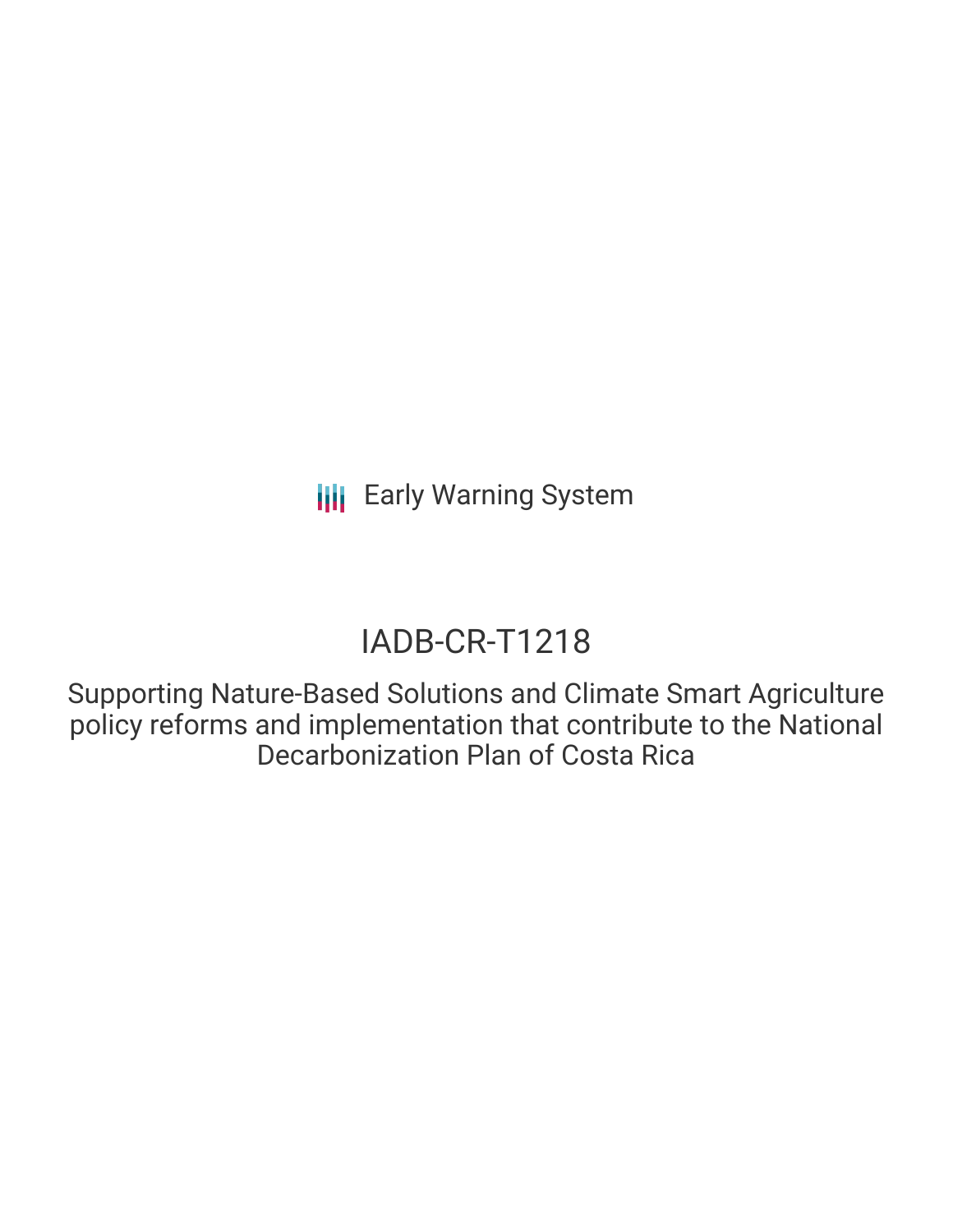

Supporting Nature-Based Solutions and Climate Smart Agriculture policy reforms and implementation that contribute to the National Decarbonization Plan of Costa Rica

### **Quick Facts**

| <b>Countries</b>               | Costa Rica                                                                                   |
|--------------------------------|----------------------------------------------------------------------------------------------|
| <b>Financial Institutions</b>  | Inter-American Development Bank (IADB)                                                       |
| <b>Status</b>                  | Active                                                                                       |
| <b>Bank Risk Rating</b>        | C                                                                                            |
| <b>Borrower</b>                | Government of Costa Rica                                                                     |
| <b>Sectors</b>                 | Agriculture and Forestry, Climate and Environment, Law and Government, Technical Cooperation |
| Investment Type(s)             | Grant                                                                                        |
| <b>Investment Amount (USD)</b> | $$0.85$ million                                                                              |
| <b>Project Cost (USD)</b>      | \$ 0.85 million                                                                              |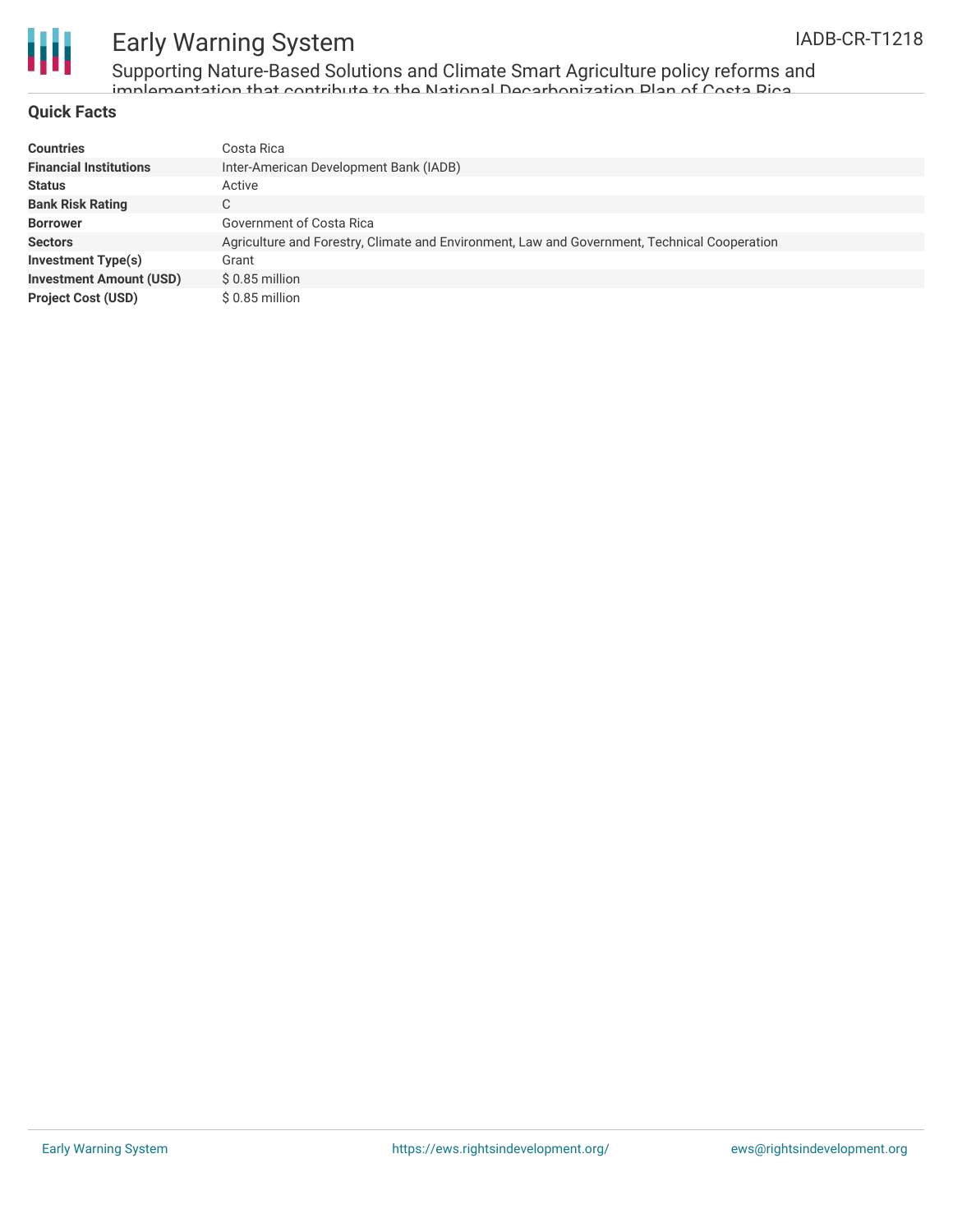

Supporting Nature-Based Solutions and Climate Smart Agriculture policy reforms and implementation that contribute to the National Decarbonization Plan of Costa Rica

## **Project Description**

Support policy reforms linked to the National Decarbonization Plan of Costa Rica (DP) and its implementation, in the areas of Nature-Based Solutions and Climate Smart Agriculture, by: (i) updating the regulatory framework of Nature-Based Solutions to incentivize discarbonization through: a) the update of forest regulations to increase forest cover and b) the update of policies for the preservation of high carbon ecosystems (mangroves), (iii) support for the design of new mechanisms for Payment for Ecosystem Services and (iv) the development of Climate-Smart Agriculture through: a) the deepening of the implementation of the Nationally Appropriate Mitigation Action (NAMA) in a strategic sector as well as the design of NAMAs and their pilot controllers for new agricultural sectors, and b) development of the Agri-Environmental Agenda.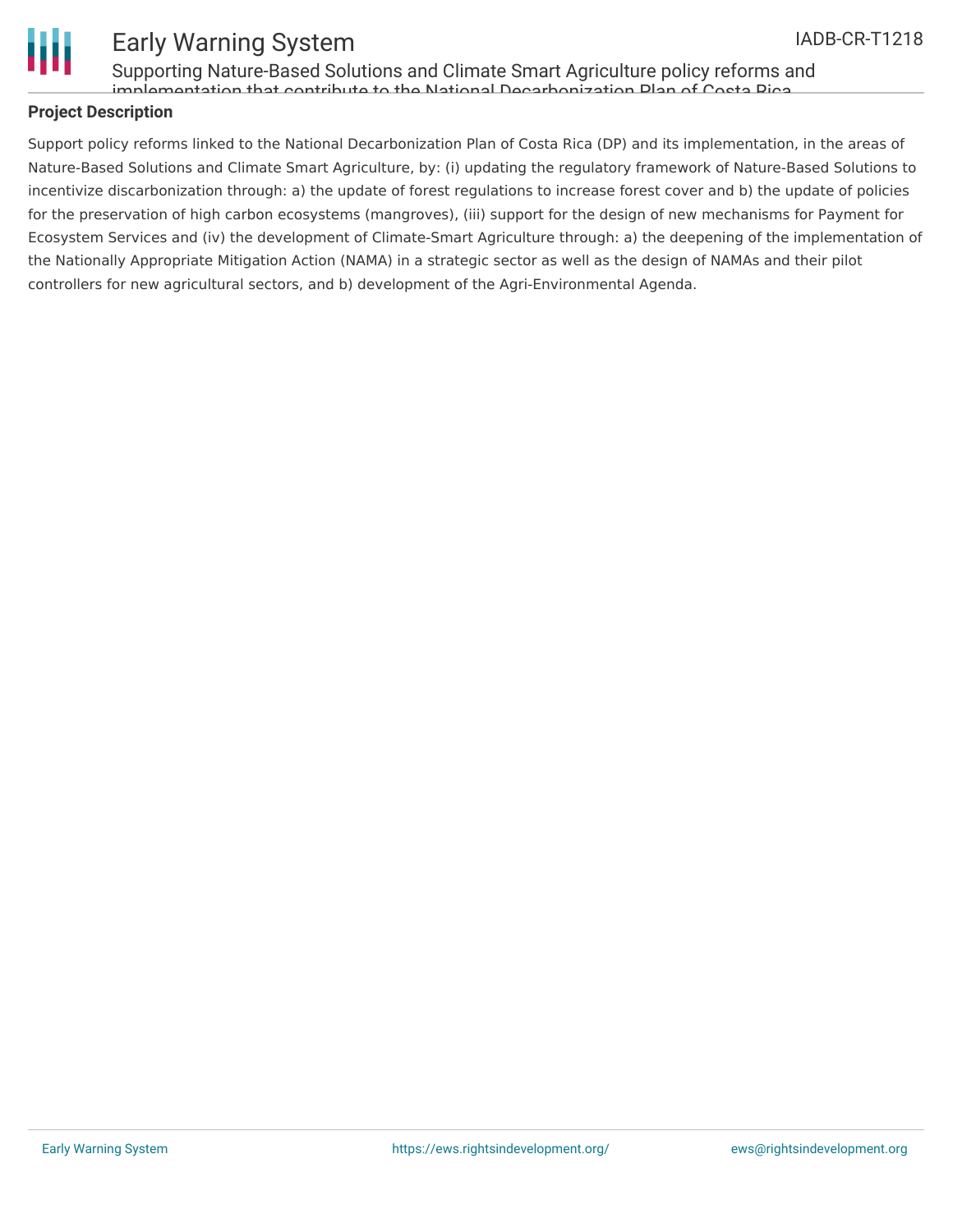

Supporting Nature-Based Solutions and Climate Smart Agriculture policy reforms and implementation that contribute to the National Decarbonization Plan of Costa Rica

### **Investment Description**

• Inter-American Development Bank (IADB)